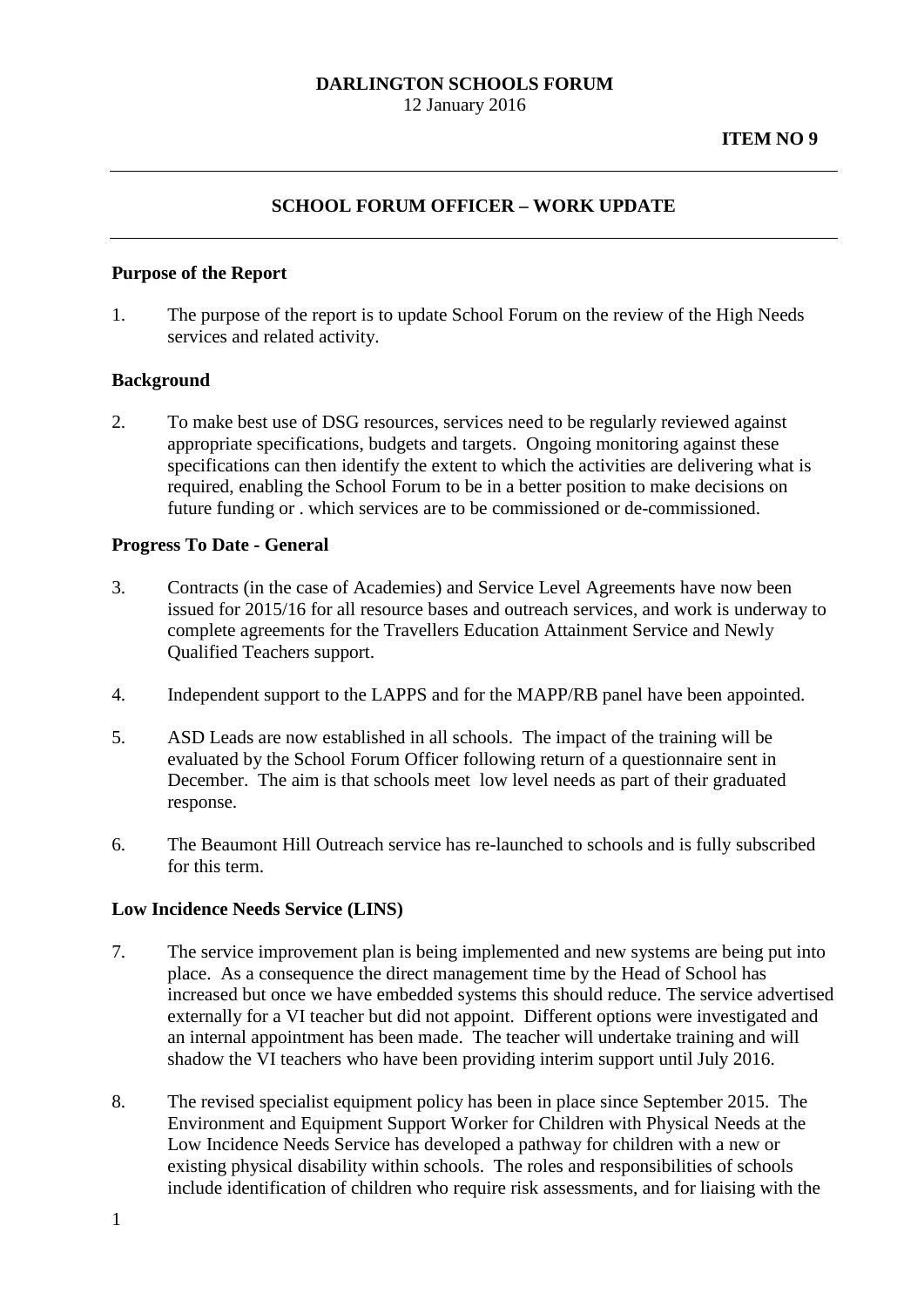support worker in relation to equipment and training etc related to this need. It is recommended that all schools appoint a key worker to undertake this role. The SENCo meeting will be used to launch this model and schools will be asked to confirm who their key worker is.

### **Resource Base Provision Panel - Changes**

- 9. The first complete round of monitoring meetings considered a review of targets and progress, and a robust consideration of the children who need more/less support, ready for exit/transition. Resource Base managers attended the panel meetings and provided input for this report.
- 10. The evaluation of the first panel flagged up some process issues that need to be embedded, eg liaison with schools to ensure timescales are met. Further discussions are needed to ensure that managers can report progress of children/young people in resource base provision, both to evidence impact and in order to plan for future provision needs.
- 11. In general the panel believed the new process would improve quality of requests for provision and ensure that the right children/young people are being placed at the right time. One of the resource base managers commented*, "I came away feeling pleased that I have some recommendations and advice with specific time limits for children whom I need to implement further referrals for. It was good to share my concerns and get a quick response from the panel. I feel the strategic planning and scrutiny of referrals will result in a more productive service for our children and their families."*
- 12. A presentation has been provided to the parent forum, Darlington Association on Disability. This reviewed the objectives of the resource bases and clarified criteria for entry and access.

## **High Needs Services - Budgets**

13. Budget meetings have been held. The paper on High Needs Funding considers the outcome of these meetings.

## **Durham Music Service (DMS)**

14. A meeting was held with DMS to discuss the demand from schools and increased costs in delivering support for FSM pupils. The year predictions for the number of FSM pupils in Darlington are as follows:

Total number of pupils receiving tuition 141 Total number of pupils hiring an instrument 102 Total charge per term £9,405 based on three terms per year - £28,215

This year's current music remissions is £18,000 from the DSG, therefore this means that the shortfall is **£10,215 for this year**.

- 15. As agreed in the June 2014 School Forum meeting, the EFA rules prevented an increase in funding for the music service from any central underspend (i.e. one payment from the Local Authority).
- 16. Funding was planned to be used for this purpose  $(\text{\textsterling}14,958)$  which was received by schools in their 2015/16 budget share. The distribution was purely on a per pupil basis.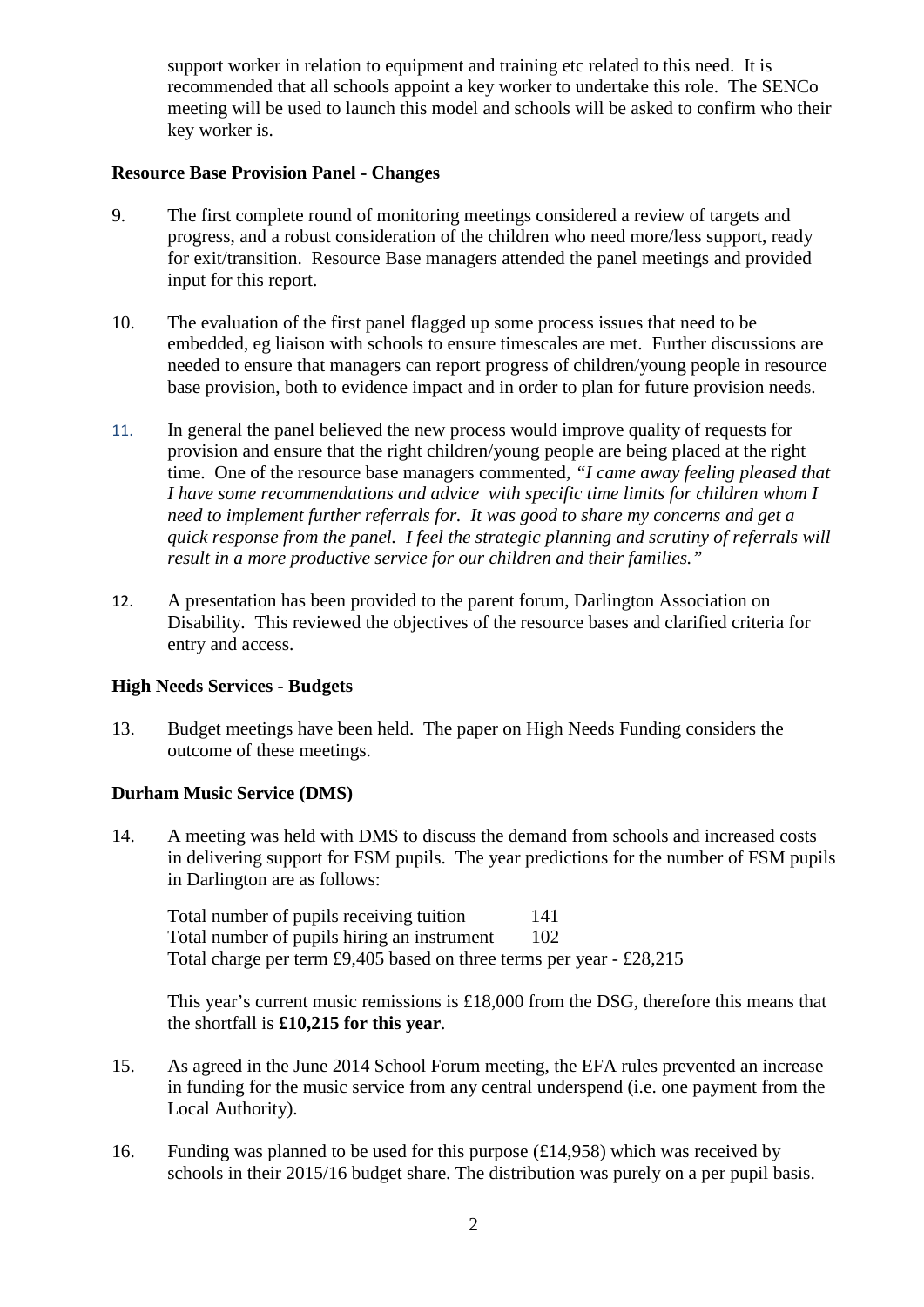- 17. Although the music service funding cannot be funded centrally there is no reason as to why schools themselves cannot either individually or through an agreement between schools, fund an increase to the music service for 2016/17. This is something that could be considered at primary and secondary heads meetings. The music service would be willing to attend these meetings to discuss their services if there was interest to do so. The School Forum Officer would be able to facilitate these discussions.
- 18. In the future, if these increased costs cannot be found through the DSG or through schools commissioning the service together, as explained above, then the DMS will have to look to introduce a fee for FSM pupils.
- 19. In Durham the service has an arrangement with all schools whereby they opt to pay for FSM pupils using their pupil premium or they don't, in which case the charge is passed on to the parents. The charge for Durham FSM pupils is £32 tuition per term and £5 per term for hire.
- 20. It should be noted that there are other musical opportunities that the pupils benefit from that are not included in these charges such as access to 30 ensembles and high quality musical experiences such as the forthcoming Halle in Darlington event.

## **Scoping of ASD Strategy**

- 21. The outcome of the reviews of the Social Communication Outreach Service, and the Mount Pleasant Resource Base show that there is a 'gap' in provision between primary and secondary which required further investigation. Work has commenced to scope an ASD strategy and three themes have been identified:
	- Identifying need : to predict and analyse the incidence of ASD to plan and distribute funding
	- Allocating funding : to understand current distribution of funding for pupils with ASD
	- Achieving Outcomes : to understand how well the different approaches to funding for ASD meets the needs and do any particular approaches contribute to better outcomes
- 22. Work has commenced to gather data to assess and audit need and provision but given that the Darlington Commissioning and Development Social Care team are arranging a cross agency Autism Plan for Darlington, it is considered best to attend these initial scoping meetings to ensure work is not done in silos as there could be opportunities for joint planning and/or commissioning of services.

## **Joint Commissioning**

- 23. The School Forum Officer attended a DFE event hosted by Mott MacDonald on 'Reviewing Provision, Planning and Commissioning – Innovative Ways of Using High Needs Funding' on  $25<sup>th</sup>$  November. The aim of the event was to share examples of good and developing practice in commissioning for children and young people with SEND and their families but to also identify and develop the key elements of a DFE commissioning model in line with the Children and Families Act 2014.
- 24. The DFE are considering how to pilot sub-regional or regional approaches to joint strategic commissioning of provision for high need low incidence SEN. They will be piloting their approach in areas where there is a history of successful collaboration. Further detail is awaited.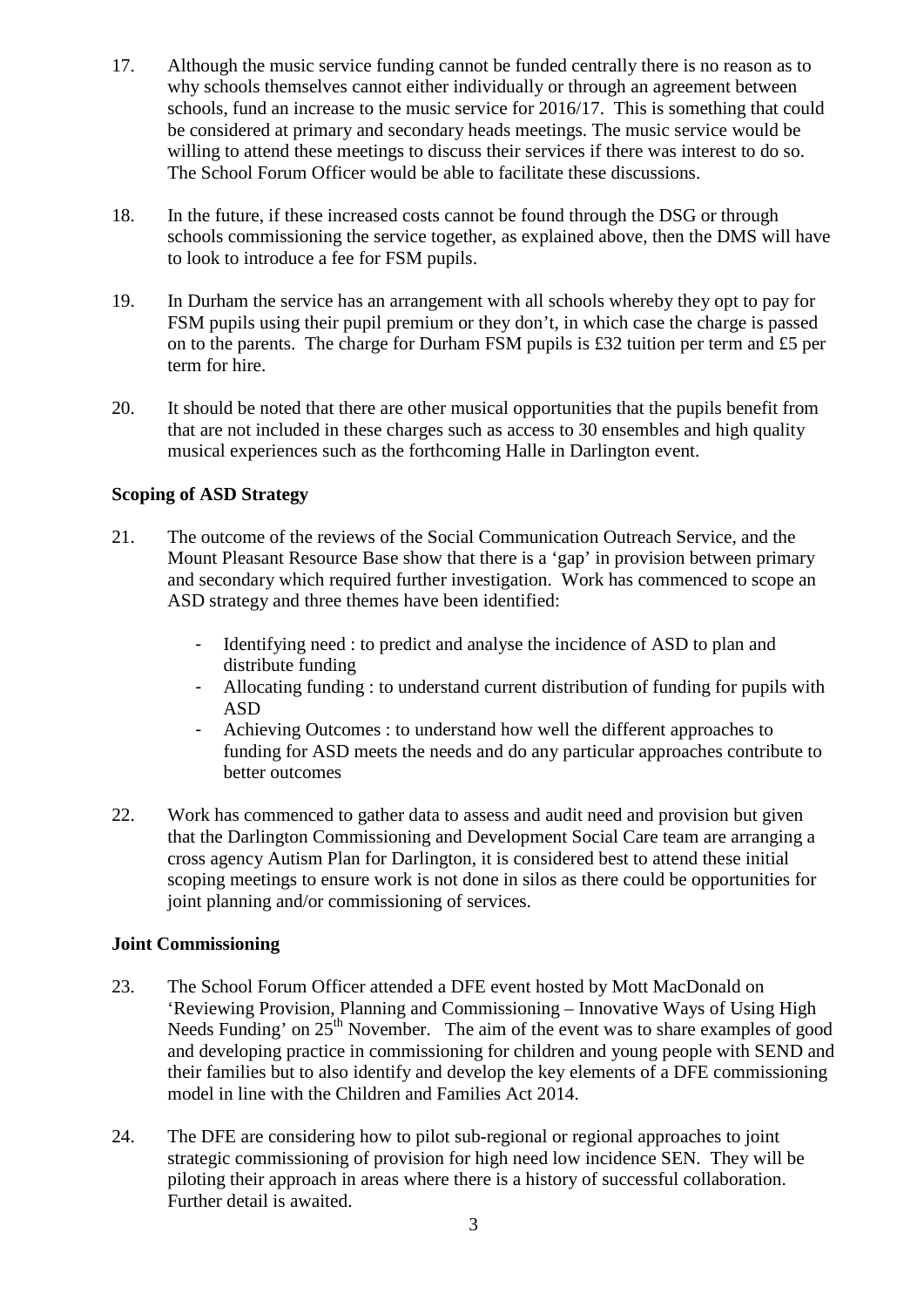- 25. In Spring 2016 the DFE will publish good practice and a framework to help LAs plan and develop provision including how to involve health and social care partners. This will be brought to the attention of the Children Services Joint Commissioning Group.
- 26. As reported at the October 2015 School Forum meeting, the DFE commissioned ISOS to investigate the way that SEN funding is spent. The recommendations included an improvement to the way funding is allocated. As a consequence the Comprehensive Spending Review announced the introduction of a national funding formula for schools, high needs and early years. There will be a transitional phase to help smooth the implementation of the new schools formula. The government will launch a detailed consultation in 2016 and will implement the new formulae from 2017 to 2018.

# **Future in Mind – Darlington Transformation Plan 2015-20**

- 27. Darlington's 'Future in Mind' transformation plan has now successfully been approved by NHS England. The transformation plan will be available on both CCG and Darlington Borough Council websites.
- 28. The School Forum officer is involved to ensure to ensure meaningful engagement with children and young people, parents and carers throughout the design process of all projects that are being supported with the total external investment of £162,000.
- 29. As part of this funding, an investment of £65,000 has been secured to deliver three projects that could directly impact on schools : - a Mindfullness project in schools and communities to increase the number of trained workforce to identify mental health problems and signpost or provide the appropriate support - a Peer support project to build resilience for children and young people; - a Mental Health first aid project for adults working with children.
- 30. Schools are asked to consider and provide feedback on the approaches taken. Appendix A summarises these.
- 31. Feedback from both of the primary and 11-19 forums is welcomed and the School Forum officer will discuss these plans with the SENCo forum. This will feed back into the working group to finalise the specifications in order for delivery to commence.

## **Recommendation**

- 32. The School Forum to note the scoping work to date on an ASD strategy, but this has been delayed in order to work in line with current strategy development across Darlington. An update will be provided at the next meeting.
- 33. The School Forum note the progress on review of services and monitoring activity.

# **Eleanor Marshall School Forum Monitoring & Support Officer**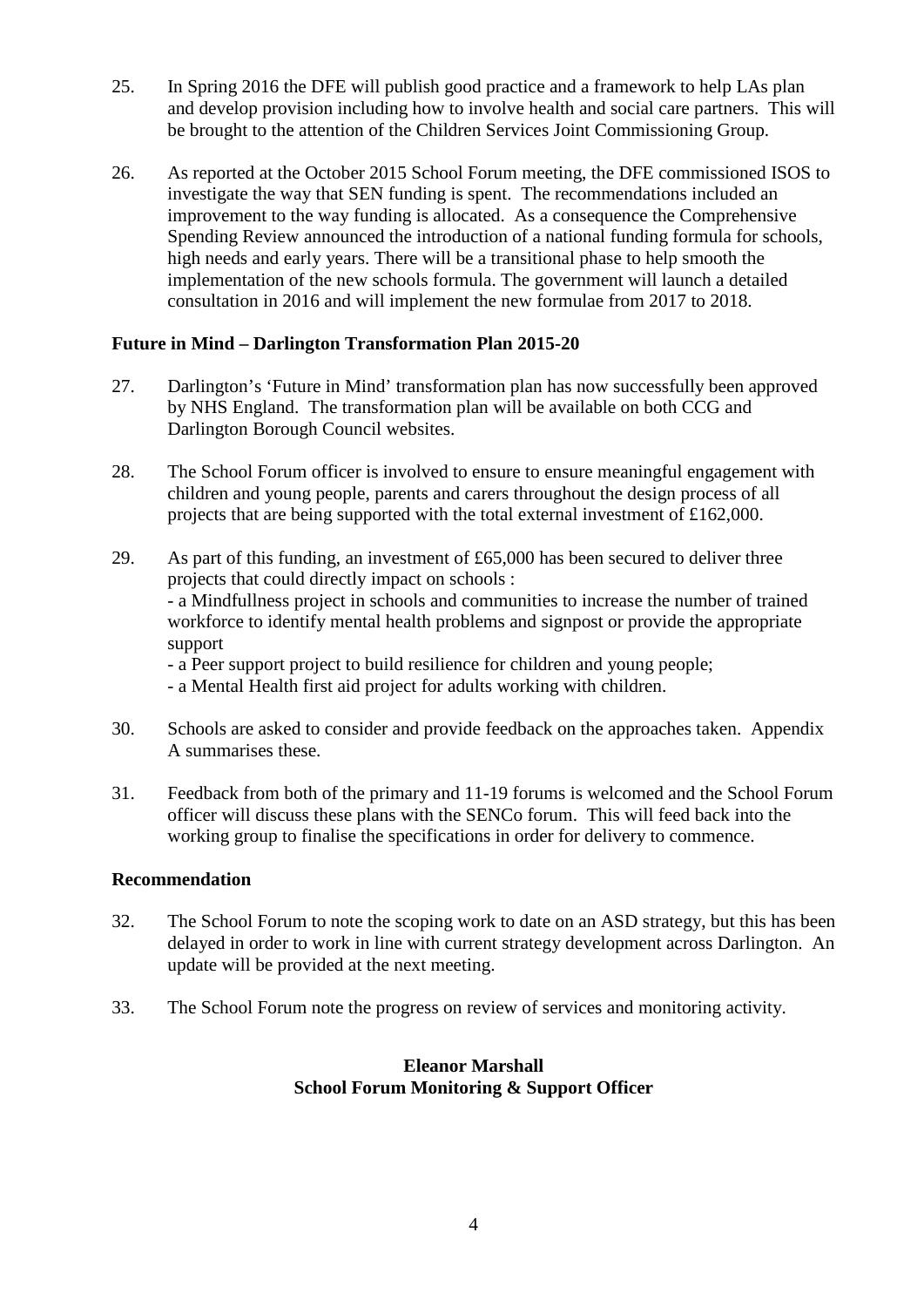# **Future in Mind – Projects for Consultation with Schools**

## **1. Mindfullness in Secondary Schools**

## **Aims of the Project:**

- To help young people to overcome difficulties, thrive and flourish
- To experience greater well-being (e.g. feel happier, calmer, more fulfilled)
- To fulfill their potential and pursue their own goals e.g. be more creative, more relaxed, academically, personally
- To improve their concentration and focus, in classes, in exams and tests, on the sports field, when playing games, when paying attention and listening to others
- To work with difficult mental states such as depressive, ruminative and anxious thoughts and low moods
- To cope with the everyday stresses and strains of adolescent life such as exams, relationships, sleep problems, family issues

## **Delivery of the Project:**

By training of school staff to deliver mindfulness.

Each school would receive;

- An introduction to Mindfulness volunteers come forward (1 staff member per school)
- An 8 week mindfulness within the school that is observed
- 6 month personal practice of mindfulness by volunteers
- 4 day course
- All secondary schools will pilot the project, specific year groups chosen by the school will be targeted. Most likely year 7 transition pupils or year 10 exam time students.

### **Questions:**

- **Are secondary schools the only schools where this would benefit pupils? Eg year 6 transition pupils**
- **What different methods are required for primary school pupils?**
- **How realistic is it for staff to follow a 6 month personal practice and course and disseminate to schools?**
- **How soon could this be delivered?**